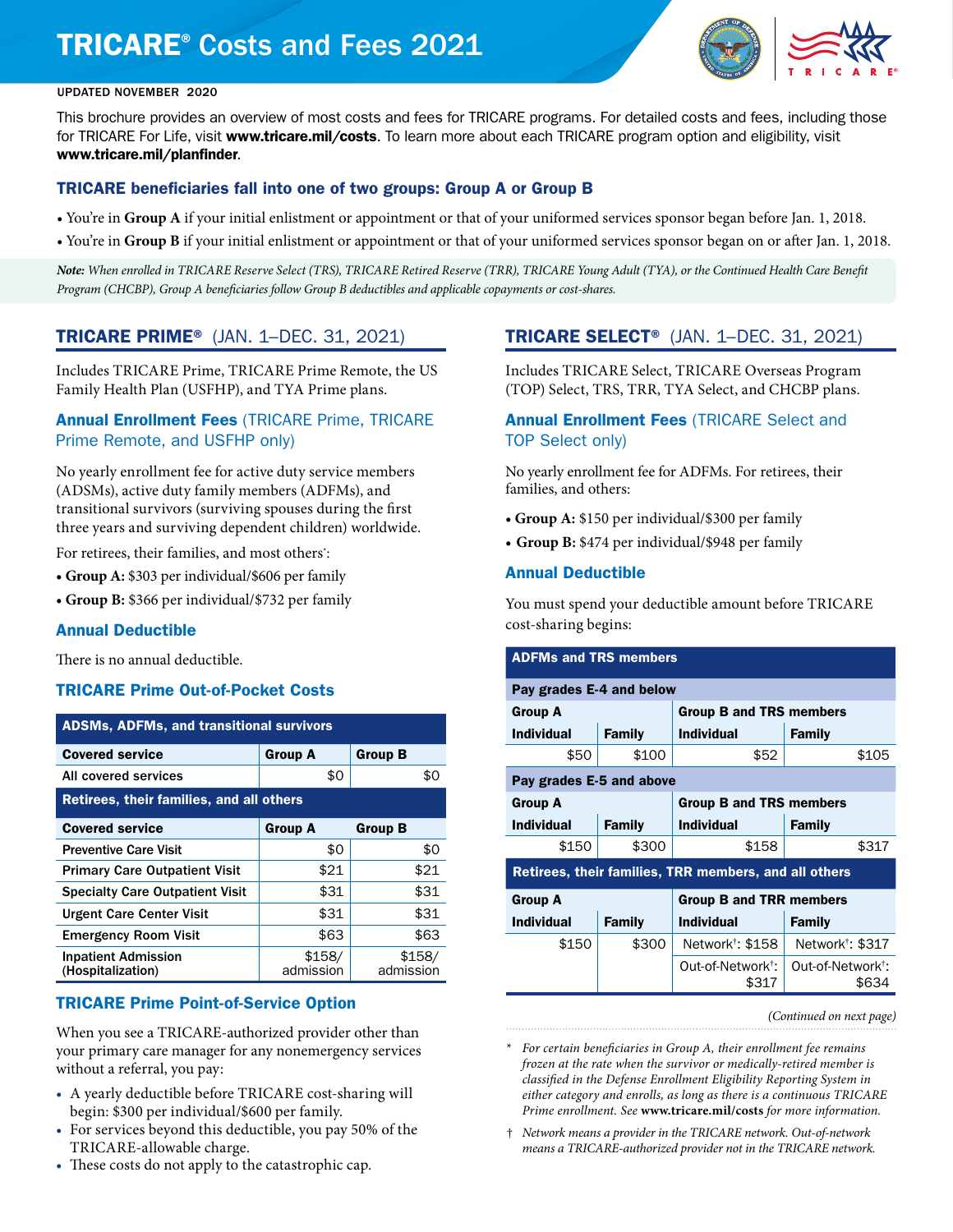# TRICARE Select Out-of-Pocket Costs: Network and Out-of-Network\*

|                                                                                                                                                                                                                                                                                                                                      | <b>ADFMs and TRS members</b>                                                                     |                                                   | Retirees, their families, TRR members, and<br>all others                                                                                |                                                   |
|--------------------------------------------------------------------------------------------------------------------------------------------------------------------------------------------------------------------------------------------------------------------------------------------------------------------------------------|--------------------------------------------------------------------------------------------------|---------------------------------------------------|-----------------------------------------------------------------------------------------------------------------------------------------|---------------------------------------------------|
| <b>Covered Services</b>                                                                                                                                                                                                                                                                                                              | <b>Group A</b>                                                                                   | <b>Group B and</b><br><b>TRS members</b>          | <b>Group A</b>                                                                                                                          | <b>Group B and</b><br><b>TRR</b> members          |
| <b>Preventive Care Visit</b>                                                                                                                                                                                                                                                                                                         | \$0                                                                                              | \$0                                               | \$0                                                                                                                                     | \$0                                               |
| <b>Primary Care Outpatient Visit</b>                                                                                                                                                                                                                                                                                                 | Network: \$22<br>Out-of-Network: 20% <sup>+</sup>                                                | Network: \$15<br>Out-of-Network: 20% <sup>+</sup> | Network: \$30<br>Out-of-Network: 25% <sup>†</sup>                                                                                       | Network: \$26<br>Out-of-Network: 25% <sup>+</sup> |
| <b>Specialty Care Outpatient Visit</b>                                                                                                                                                                                                                                                                                               | Network: \$34<br>Out-of-Network: 20% <sup>+</sup>                                                | Network: \$26<br>Out-of-Network: 20% <sup>+</sup> | Network: \$46<br>Out-of-Network: 25% <sup>†</sup>                                                                                       | Network: \$42<br>Out-of-Network: 25% <sup>+</sup> |
| <b>Urgent Care Center Visit</b>                                                                                                                                                                                                                                                                                                      | Network: \$22<br>Out-of-Network: 20% <sup>+</sup>                                                | Network: \$21<br>Out-of-Network: 20% <sup>+</sup> | Network: \$30<br>Out-of-Network: 25% <sup>+</sup>                                                                                       | Network: \$42<br>Out-of-Network: 25% <sup>+</sup> |
| <b>Emergency Room Visit</b>                                                                                                                                                                                                                                                                                                          | Network: \$93<br>Out-of-Network: 20% <sup>+</sup>                                                | Network: \$42<br>Out-of-Network: 20% <sup>+</sup> | Network: \$125<br>Out-of-Network: 25% <sup>+</sup>                                                                                      | Network: \$84<br>Out-of-Network: 25% <sup>+</sup> |
| <b>Inpatient Admission</b><br>(Hospitalization)                                                                                                                                                                                                                                                                                      | \$20.15 per day or<br>\$25 per admission<br>(whichever is more)<br>Network and<br>Out-of-Network | \$63 per admission<br><b>Network</b>              | \$250 per day or<br>up to 25% hospital<br>charge (whichever<br>is less); plus 20%<br>separately billed<br>services<br><b>Network</b>    | \$185 per admission<br><b>Network</b>             |
| # Subsistence charge refers to the rate<br>charged for inpatient care obtained<br>in a military hospital or clinic.<br>§ All final claims reimbursed under<br>the TRICARE Diagnosis Related<br>Group (DRG)-based payment system<br>are to be priced using the rules,<br>weights, and rates in effect as of the<br>date of discharge. |                                                                                                  | 20% <sup>†</sup> Out-of-Network                   | $$1,035$ per day or<br>up to 25% hospital<br>charge (whichever<br>is less); plus 25%<br>separately billed<br>services<br>Out-of-Network | 25% <sup>†</sup> Out-of-Network                   |
|                                                                                                                                                                                                                                                                                                                                      | \$20.15 per day (subsistence charge) <sup>#</sup> Military Hospital or Clinic                    |                                                   |                                                                                                                                         |                                                   |

\* *Network means a provider in the TRICARE network. Out-of-network means a TRICARE-authorized provider not in the TRICARE network.*

† *Percentage of TRICARE maximum-allowable charge after deductible is met.* 

# PREMIUM-BASED HEALTH PLANS

When enrolled in a premium-based health plan (TRS, TRR, TYA Prime, TYA Select, or CHCBP), you pay a monthly or quarterly premium and follow Group B deductibles and applicable copayments or cost-shares.

| <b>Quarterly Premium</b> (Oct. 1, 2020–Sept. 30, 2021) |                   |         |
|--------------------------------------------------------|-------------------|---------|
| <b>Premium-Based Plan</b>                              | <b>Individual</b> | Family  |
| <b>Continued Health Care</b><br><b>Benefit Program</b> | \$1,599           | \$3,605 |

| <b>Monthly Premium</b> (Jan. 1, 2021–Dec. 31, 2021) |                    |                             |
|-----------------------------------------------------|--------------------|-----------------------------|
| <b>Premium-Based Plan</b>                           | <b>Member only</b> | <b>Member</b> and<br>family |
| <b>TRICARE Reserve Select</b>                       | \$47.20            | \$238.99                    |
| <b>TRICARE Retired Reserve</b>                      | \$484.83           | \$1,165.01                  |
| <b>TRICARE Young Adult Prime</b>                    | \$459              | Not available               |
| <b>TRICARE Young Adult Select</b>                   | \$257              | Not available               |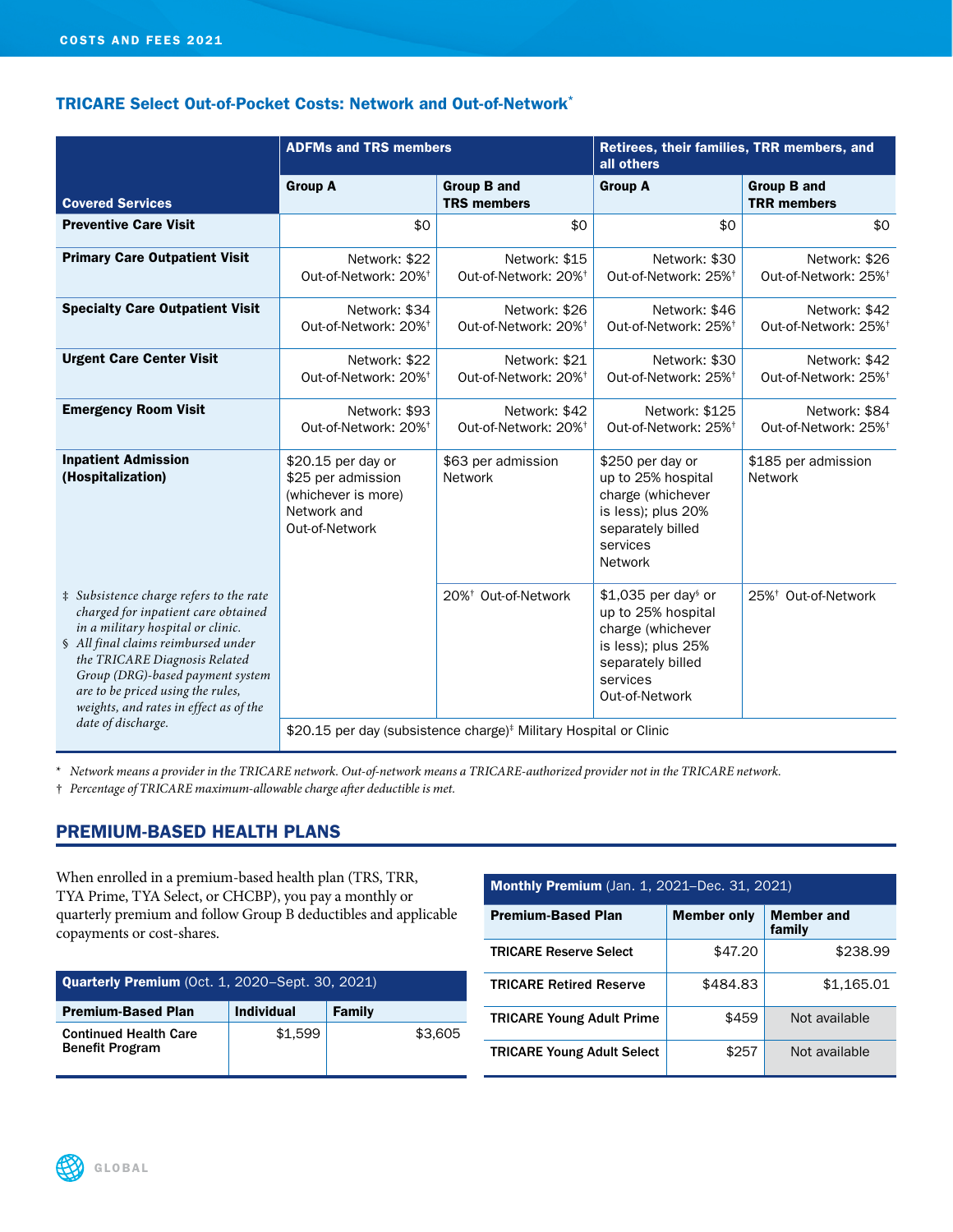## Catastrophic Cap

The catastrophic cap is the most you or your family may pay out of pocket for covered TRICARE health care services each calendar year (including enrollment fees but excluding premiums). It protects you by limiting the amount of out-ofpocket expenses you pay for TRICARE covered medical services. Note: A TYA member's catastrophic cap is based on the sponsor's status but follows Group B. The CHCBP catastrophic cap follows Group B.

| <b>Sponsor or Beneficiary Type</b>   | <b>Group A</b>                                                    | <b>Group B</b> |
|--------------------------------------|-------------------------------------------------------------------|----------------|
| <b>ADFMs</b>                         | \$1,000/family                                                    | \$1,058/family |
| Retirees, their families, and others | \$3,000/family (TRICARE Prime)<br>\$3,500/family (TRICARE Select) | \$3,703/family |
| <b>TRS members</b>                   | (Follow Group B)                                                  | \$1,058/family |
| <b>TRR members</b>                   | (Follow Group B)                                                  | \$3,703/family |

# **PHARMACY COSTS** (JAN. 1, 2020-DEC. 31, 2021)

ADSMs have no prescription drug costs when using a military pharmacy, TRICARE Pharmacy Home Delivery, or a TRICARE retail network pharmacy for covered drugs. Costs for all others are shown below.

At TRICARE retail network and non-network pharmacies, you may get up to a 30-day supply of your covered prescription. With all other pharmacy options, you may get up to a 90-day supply. Your options for filling your prescription depend on the type of drug your provider prescribes. Some drugs are only covered through TRICARE Pharmacy Home Delivery. Overseas, some limitations may apply.

To learn more, visit **<https://militaryrx.express-scripts.com>** or call Express Scripts, Inc., which administers the TRICARE pharmacy benefit, at **1-877-363-1303**.

| <b>Pharmacy types</b>                                                                                                                                             | <b>Formulary drug costs</b>                                                                                                                                                                                                                                                                                                                                                             |                   | <b>Non-formulary drug costs</b>                      | <b>Non-covered</b> |
|-------------------------------------------------------------------------------------------------------------------------------------------------------------------|-----------------------------------------------------------------------------------------------------------------------------------------------------------------------------------------------------------------------------------------------------------------------------------------------------------------------------------------------------------------------------------------|-------------------|------------------------------------------------------|--------------------|
|                                                                                                                                                                   | <b>Generic</b>                                                                                                                                                                                                                                                                                                                                                                          | <b>Brand-name</b> |                                                      | drug costs         |
| <b>Military pharmacy</b><br>Up to a 90-day supply                                                                                                                 | \$0                                                                                                                                                                                                                                                                                                                                                                                     | \$0               | Generally not available<br>without medical necessity | Not available      |
| <b>TRICARE Pharmacy Home Delivery</b><br>Up to a 90-day supply                                                                                                    | \$10                                                                                                                                                                                                                                                                                                                                                                                    | \$29              | \$60                                                 | Not available      |
| <b>TRICARE retail network pharmacy</b><br>Up to a 30-day supply                                                                                                   | \$13                                                                                                                                                                                                                                                                                                                                                                                    | \$33              | \$60                                                 | Full cost of drug  |
| Non-network pharmacy<br>(in the U.S. and U.S. territories:<br>American Samoa, Guam, the Northern<br>Mariana Islands, Puerto Rico, and the<br>U.S. Virgin Islands) | TRICARE Prime options: 50% cost-share applies after the point-of-<br>service (POS) deductible is met<br>All other beneficiaries: You pay for formulary drugs (\$33 or 20% of<br>total cost, whichever is more, after you meet your annual deductible)<br>and non-formulary drugs (\$60 or 20% of total cost, whichever is<br>more, after you meet your annual deductible).              |                   | Full cost of drug                                    |                    |
| <b>Overseas pharmacy</b><br>(outside the U.S. and U.S. territories)<br>Visit www.tricare.mil/overseas-<br><b>pharmacy</b> for more information.                   | ADSMs and ADFMs using TOP Prime or TOP Prime Remote: \$0<br>(you may have to pay the full cost up front and file a claim for<br>reimbursement)<br>ADFMs using TOP Select and TRS members: 20% cost-share after yearly<br>deductible is met<br>Retirees, their families, TRR members, and all others enrolled in TOP<br><b>Select:</b> 25% cost-share after the yearly deductible is met |                   | Full cost of drug                                    |                    |